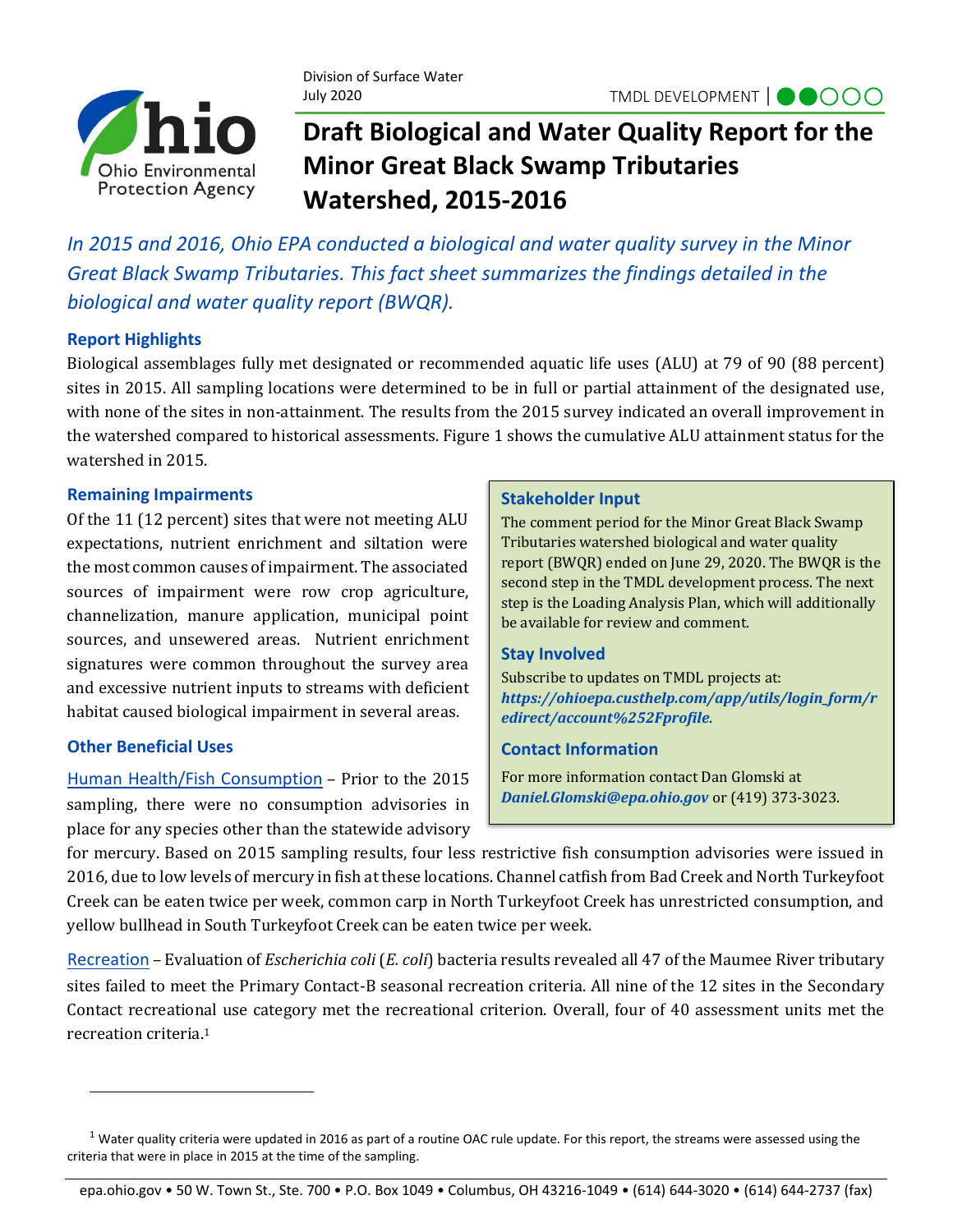Public Water Supply – There are two public water systems (Delta and Wauseon) served by surface water sources within the study area. Lower Bad Creek around the Delta water intake is listed as impaired due to elevated nitrates. North Turkeyfoot Creek near the Wauseon water intake will remain on the watch list for nitrates concentrations.

#### **Biological and Water Quality Surveys**

A biological and water quality survey is a survey of the biological, chemical, and physical properties of surface waters to determine the appropriate beneficial use designations (aquatic life, recreation, human health, and water supply) assigned in Ohio Water Quality Standards, evaluate water quality trends, and determine if the water body is meeting the goals of the federal Clean Water Act.



*Figure 2. Location of the selected tributaries to the Maumee River watershed in Ohio.*

Each year, Ohio EPA conducts surveys in selected watersheds around the state. The results from each survey are detailed in biological and water quality reports (BWQR). These reports summarize major findings and provide results from individual sampling locations.

The survey findings and conclusions may factor into regulatory actions taken by Ohio EPA. For example, adjustments to National Pollutant Discharge Elimination System (NPDES) permits, mitigation requirements in Section 401 Water Quality Certifications and revisions to Ohio Water Quality Standards rules [Ohio Administrative Code Chapter 3745-1]. The findings are eventually incorporated into State Water Quality Management Plans, the biennial Integrated Water Quality Monitoring and Assessment Report (305[b] and 303[d]) and Total Maximum Daily Loads (TMDLs).

### **Survey Specifics – Minor Great Black Swamp Tributaries**

The survey area drains approximately 1,040 square miles in Northwestern Ohio. The tributaries drain portions of Defiance Fulton, Hancock, Henry, Paulding, Putnam, and Wood Counties. The location of the watershed within

Ohio is shown in Figure 2. In 2015, Ohio EPA evaluated 50 streams in the watershed for aquatic life, recreation, public water supply and human health beneficial uses. Table 1 lists the sampling types and number of locations sampled in the watershed and Figure 3 shows aquatic life use attainment status of the biological samples.

| <b>Sample Type</b>                                     | Number of<br><b>Locations</b> |
|--------------------------------------------------------|-------------------------------|
| Biological samples (fish, macroinvertebrates, habitat) | 90                            |
| Water chemistry grab samples                           | 98                            |
| Bacteria indicators (Escherichia coli)                 | 59                            |
| Sediment chemistry samples                             | 5                             |
| Fish tissue samples                                    |                               |
|                                                        |                               |

### **Table 1. Survey Specifics—What was collected?**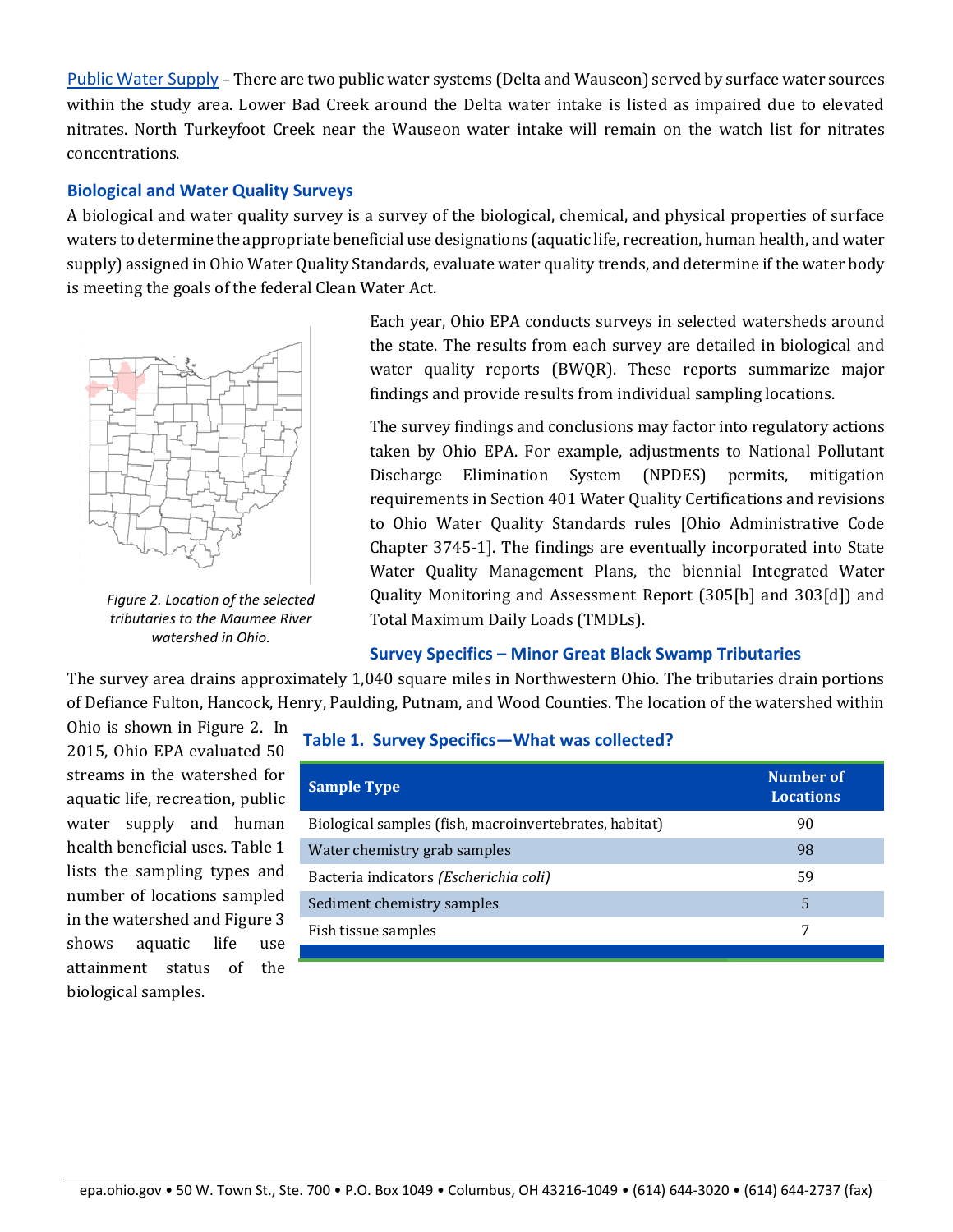

*Figure 3. Map of sampling locations and ALU attainment statuses in the Minor Great Black Swamp tributaries watershed based on data collected June-October 2015.*